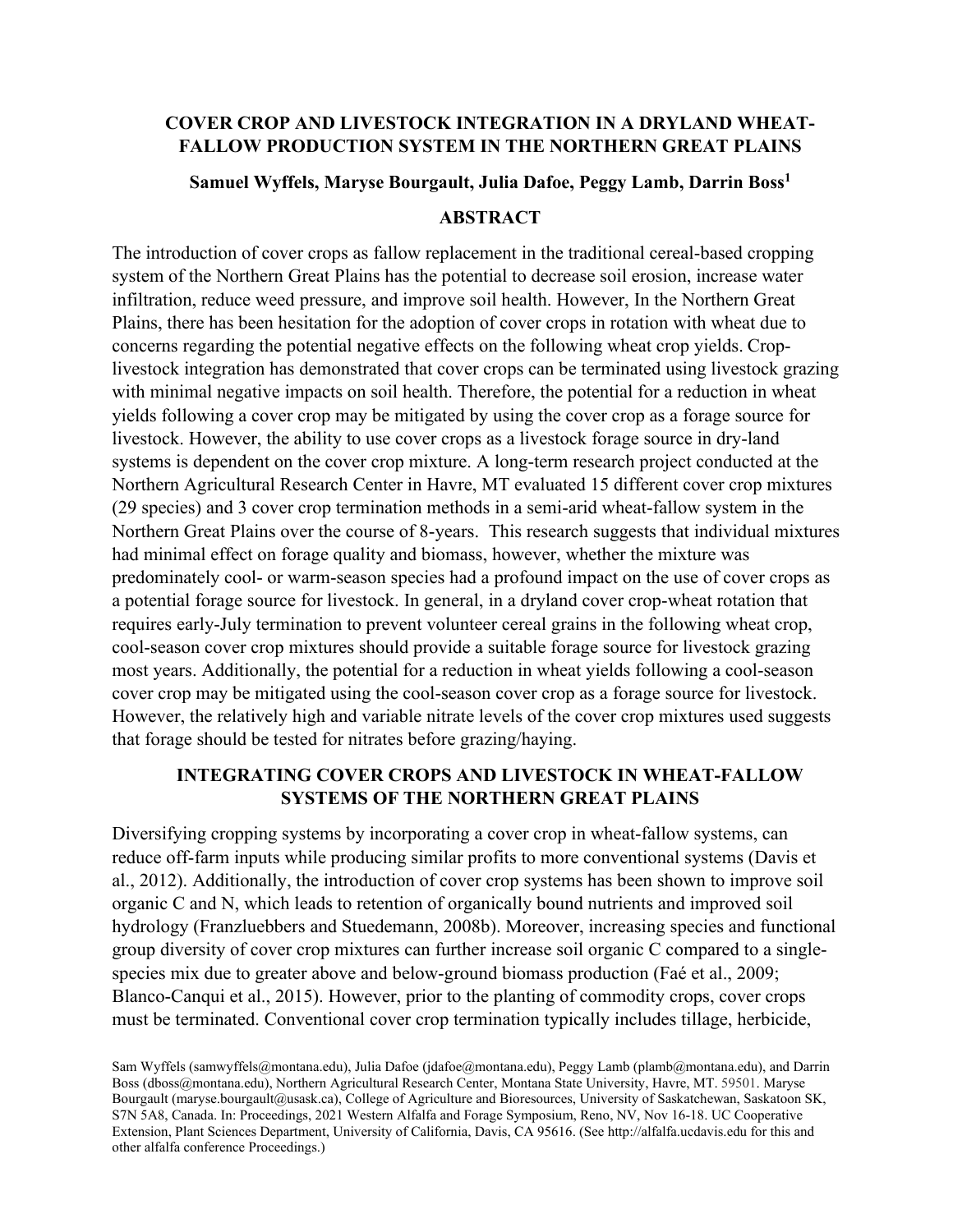crimper roller, or a combination of methods, all of which represents a cost with no immediate return, potentially limiting producer adoption of the practice.

An integrated crop-livestock system approach utilizes livestock grazing and/or haying as a mechanism to terminate cover crops and is proposed as a mutually beneficial alternative for both livestock and crop producers (Franzluebbers and Stuedemann, 2008a; Tobin et al., 2020). Cover crops including annual grasses, small grains, and forage legumes following grain or fiber crops could provide a source of high-quality forage (Franzluebbers and Stuedemann, 2007; Franzluebbers and Stuedemann, 2008b). Livestock grazing of cover crops could provide a low input alternative for beef cattle nutrition requirements while delivering a low-input cover crop termination method. Additionally, integrating crops and livestock allows for a better coupling of nutrient demand and availability (Liebig et al., 2012; Russelle et al., 2007). Furthermore, grazing or selling cover crop hay would provide an economic return that could at least partially offset expenses and therefore encourage producers to adopt the practice, even if soil health benefits are not immediately apparent. Nevertheless, the benefits of incorporating a cover crop rotation in a semi-arid cereal-based system are highly variable compared to the humid environments that the bulk of cover crop research has been performed (Blanco-Canqui et al. 2015).

In general, cover crops are promoted worldwide due to the conservation benefits including reduced soil erosion, greater water infiltration, and enhanced soil biological abundance and activity (Snapp et al., 2005; Myers and Watts, 2015; Sanderson et al., 2018). Although livestock grazing or haying of cover crops could provide a low input alternative for beef cattle nutrition requirements while delivering a low-input cover crop termination method, previous research evaluating the integration of livestock grazing on cover crops focuses mainly on the following crop production and soil attributes and evaluates little metric of the effects of cover crop mixtures on animal nutrition with the exception that grazing cover crops could expose livestock to toxic levels of nitrates (Brummer et al., 2018; Farney et al., 2018; Lenz et al., 2019b). The lack of information integrating the effects of cover crop mixtures on commodity crop yield, cover crop biomass and forage quality for livestock grazing or haying limits our understanding of the long-term sustainability of integrated crop-livestock systems involving cover crops for livestock forage in dryland cereal grain production systems in the Northern Great Plains.

Recently, the Northern Agricultural Research Center in Havre, MT completed a long-term study (8-years) evaluating 15 different cover crop mixtures (29 species) and 3 cover crop termination methods in a semi-arid wheat-fallow system in the Northern Great Plains. Of the 15 cover crop mixtures, 5 of the mixtures were predominately cool-season, warm-season, or a mixture of cooland warm-season species (mid-season). Cover crop seeding rates and planting dates were based on Montana Natural Resources Conservation Service recommendations to ensure each cover crop was planted at the respective rate and planting window (cool-season, early-April to mid-May; warm-season, mid-May to mid-June; mid-season, May), mimicking general planting rates and dates of the region for each cover crop group (USDA-NRCS, 2021a & b). Cover crop mixtures were typically terminated from late June to early July to avoid volunteer cereal grains in the following wheat crop. Cover crops were either terminated by herbicide, swathing and bailing, or grazing. All crop fields were managed as no-till for over 25-years. Measurements of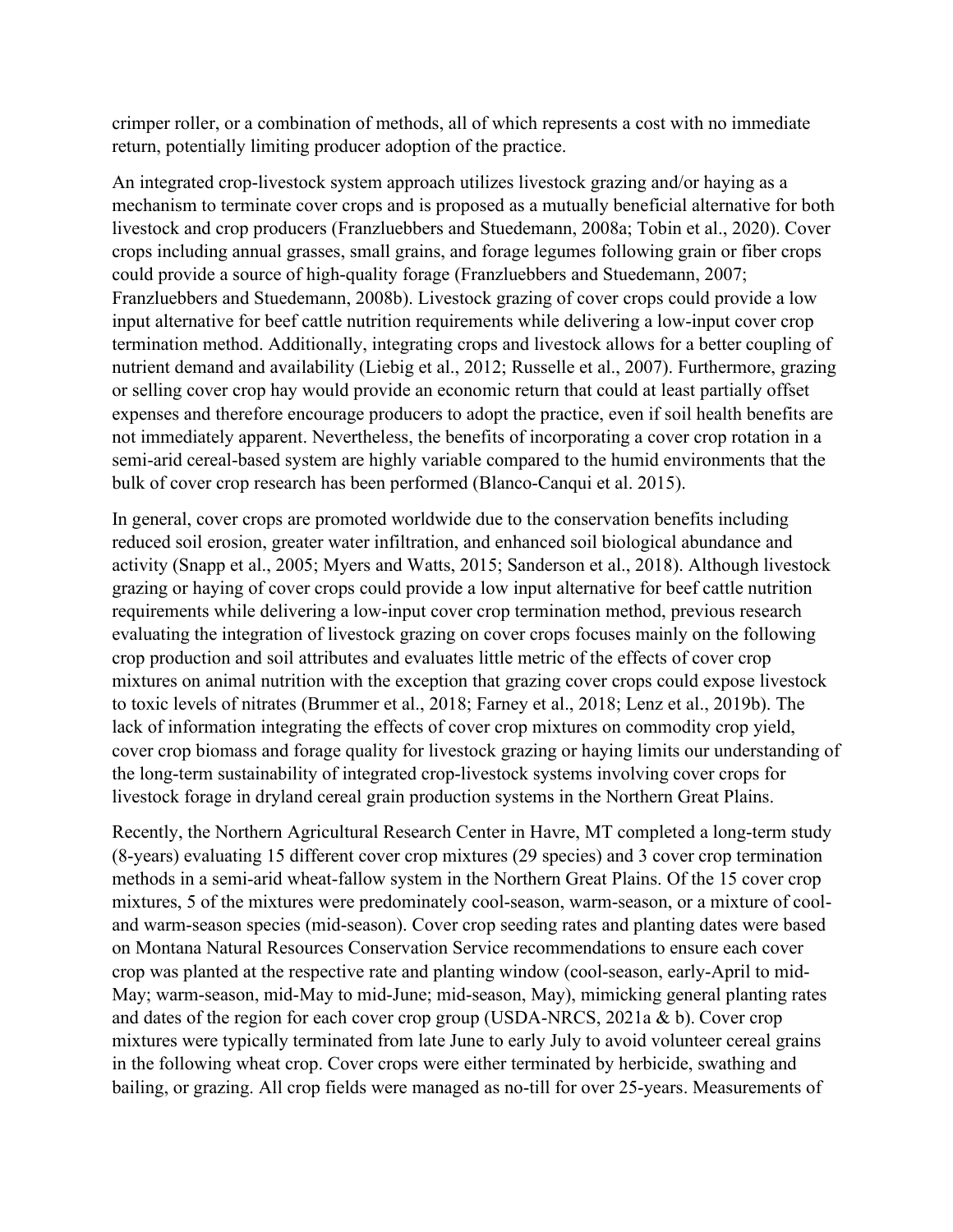wheat production (Bourgault et al. 2021), soil bacterial communities (Eberly et al. 2021), and cover crop forage quality (Wyffels et al. 2021) in response to cover crop mixture and termination methods are described in detail in research manuscripts published in "*Renewable Agriculture and Food Systems"*.

### **THE ROLE OF COVER CROP MIXTURE ON FORAGE QUALITY**

The forage quality and quantity research results from the aforementioned study (Wyffels et al. 2021) suggests that individual mixtures within the cool-, warm- and mid-season groups had minimal effect on forage quality and biomass, with the exception that the addition of oat in a cool- or mid-season cover crops can increase overall biomass production, however, oats can reduce crude protein content in cool-season mixtures, most likely linked to maturity of the oats at termination. In general, warm- and mid-season cover crop mixtures were found to produce greater crude protein and total digestible nutrients than cool-season mixtures; however, they produced less biomass at the time of termination. Typically, the forage produced by the cover crops in the study met the nutritional requirements of beef cattle for most stages of production at the time of crop termination (National Research Council, 1996, 2016). However, it should be noted that the cool-season cover crop mixture did not fully meet the crude protein nutritional requirements for cattle one of the years in the study, likely related to below-average precipitation for that growing season.

Although nutrient quality sets the upper limit of individual animal performance, forage quantity determines the proportion of the performance that is attained (Duble et al., 1971; Sollenberger and Vanzant, 2011). Thus, forage quality interacts with forage quantity in determining animal performance, where forages with greater nutrient quality require less forage quantity to reach maximum potential. Therefore, it is generally considered that moderate to high-quality forages require 670- to 890-lbs ⋅ ac<sup>-1</sup> of forage biomass to achieve optimum animal performance while grazing (Duble et al., 1971; Sollenberger and Vanzant, 2011). The cool- and mid-season cover crops produced adequate forage biomass to achieve optimum animal performance the majority of the years of the study. However, the warm-season cover crops never produced over  $471 \pm 34$ -lbs ∙ ac-1 . Of the years that cool- and mid-season cover crops did not produce adequate forage biomass (2017) was a severe drought, with precipitation during the growing season 4.7-in below average. Although severe drought can reduce overall biomass production, forage quality is often greater under drought stress compared to normal conditions (Grant et al. 2014), as seen in the study. When not limited by the nutritive quality of forage, cattle typically consume  $1 - 3\%$  of their body weight daily (Cordova et al., 1978). Thus, assuming an animal consumes 3% of its body weight per day, a 1200-lb cow will consume approximately 36-lbs ⋅ d<sup>-1</sup>. Therefore, based on the assumption of 50% use, the cover crop mixtures used in the trial could support approximately 1.2-ac ⋅ animal unit months  $(AUM)^{-1}$  for cool-season mixtures, 2.2-ac ⋅ AUM<sup>-1</sup> for mid-season mixtures, and 7.1-ac ∙ AUM-1 for warm-season mixtures.

Species composition of the cover crop mixtures used in the study also did not influence nitrate contents. Both mid- and warm-season cover crop mixtures contained greater levels of nitrates than cool-season cover crop mixtures. These results are likely due to the stage of maturity as nitrate levels are negatively associated with plant maturity (Khorasani et al., 1997; Lenz et al.,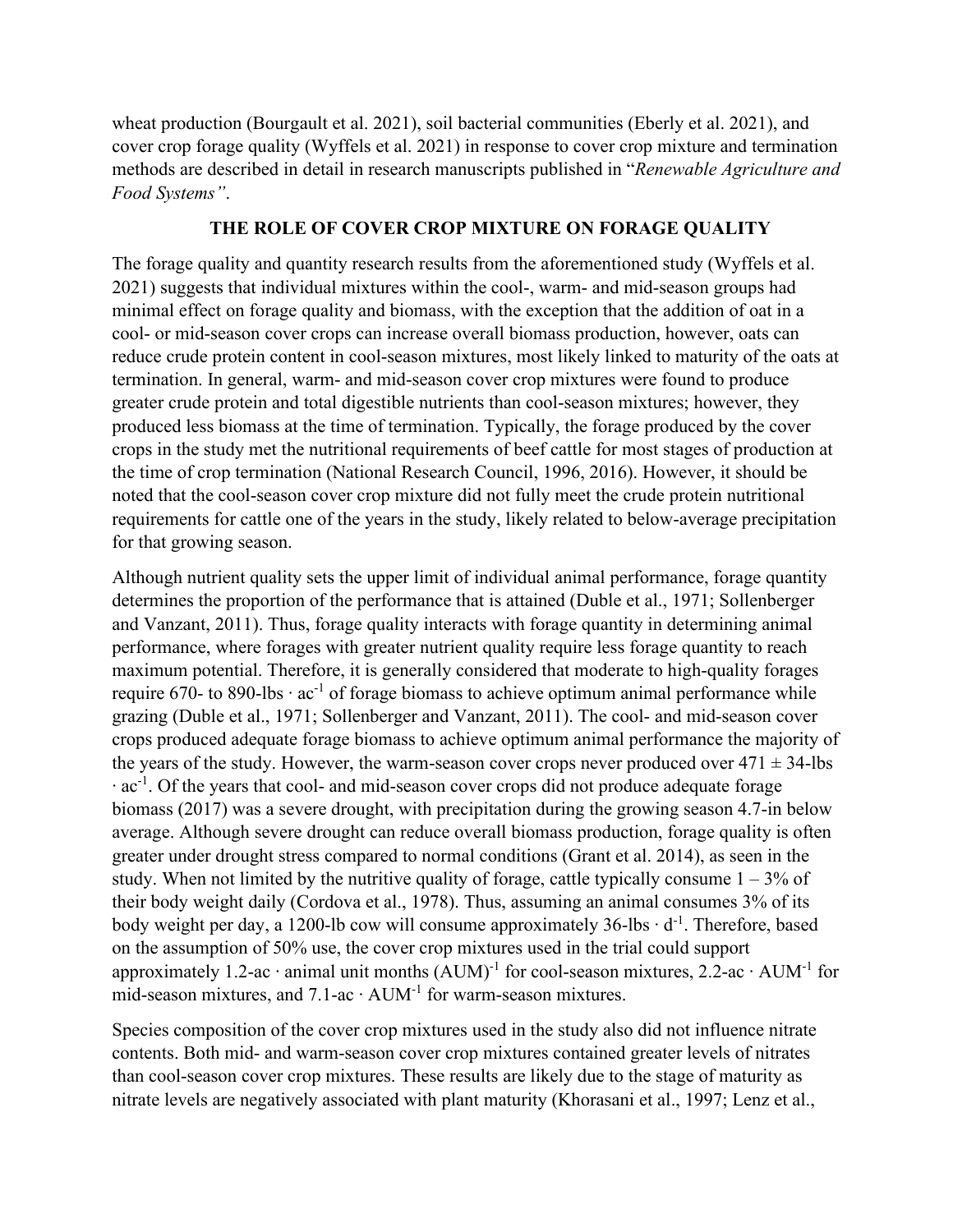2019a). It is not recommended for pregnant cattle to graze forages with greater than 1500 ppm nitrates on a dry matter basis; however, 1500 to 5000 ppm on a dry matter basis is generally considered safe for non-pregnant livestock. (Cash et al., 2002). Nitrate levels between 5000 and 10000 ppm on a dry matter basis are not suitable for livestock grazing but could be harvested and fed as hay to non-pregnant livestock, as long as feeding is limited to  $25 - 50\%$  of the ration (Cash et al., 2002). All cover crop mixtures used in the study contained between 1500 and 3500 ppm nitrates on a dry matter basis on average. Additionally, each cover crop mixture produced nitrates at unsafe levels for livestock grazing for one year of the study, likely related to drought conditions. Thus, when evaluating the potential for nitrate toxicity associated with grazing cover crops, forages should be tested prior to grazing, especially during drought conditions. If nitrate levels of a cover crop are beyond the limits for livestock grazing, producers should consider postponing grazing till nitrate levels drop to a safe level or harvest the cover crop as hay.

# **THE ROLE OF COVER CROP MIXTURE AND TERMINATION METHOD ON THE FOLLOWING WHEAT YEILD**

The wheat yield research results from the above-mentioned study (Bourgault et al. 2021) suggests that termination methods did not significantly impact the following years grain yield and cover crop biomass was a poor predictor of wheat yields. Although not consistent across years, wheat yields following cover crops as a replacement of fallow were reduced frequently and large enough to raise some concerns about the introduction of cover crops in semi-arid cropping systems in the Northern Great Plains. Maximum reductions were 19-bu  $\cdot$  ac<sup>-1</sup> (60%) for winter-wheat and 15-bu ⋅  $ac^{-1}$  (35%) for spring-wheat; such reductions are likely to have important consequences on the economic margin of production. Warm-season cover crops may limit the effect on subsequent wheat yields and be a safer alternative, however, the low biomass accumulation generally, demonstrated a poor performance as cover, let alone as forage (Wyffels et al., 2021). It is also doubtful that such low productivity and the lack of consistent cover would lead to the expected long-term soil health benefits.

# **BASIC CASH VALUE USING TWO YEAR PRODUCTION CYCLES OF WHEAT-COVER CROP ROTATIONS AND TERMINATION METHODS**

Basic cash values were calculated using the above ground biomass plus the subsequent wheat crop value on a cash basis (Table 1). Full economic analysis for the 8-year projects is currently being modeled based on the published data from the above-described research. Cash value of the wheat-cover crop rotation to the enterprise was calculated by valuing the above ground biomass at \$105.88  $\cdot$  t<sup>-1</sup> if cut then baled or valued as \$30  $\cdot$  AUM<sup>-1</sup> if the above ground biomass was grazed. The cover crop treatment that was chemically treated as a termination step was valued as \$0. These were added to the subsequent winter- and spring-wheat crop yields based on average price and protein bonus to establish a two-year cash return. Prices we collected from harvest averaged for Portland prices to standardize shipping for all areas of Montana. Data presented are not a full economic analysis with machinery and production costs. This data is presented to represent a value to the farm/ranch in comparison to a wheat-fallow production system, so producers could critically evaluate the value of the cover crop as a forage source. In general, all chemically terminated cover crops and warm-season cover crop mixtures provided no additional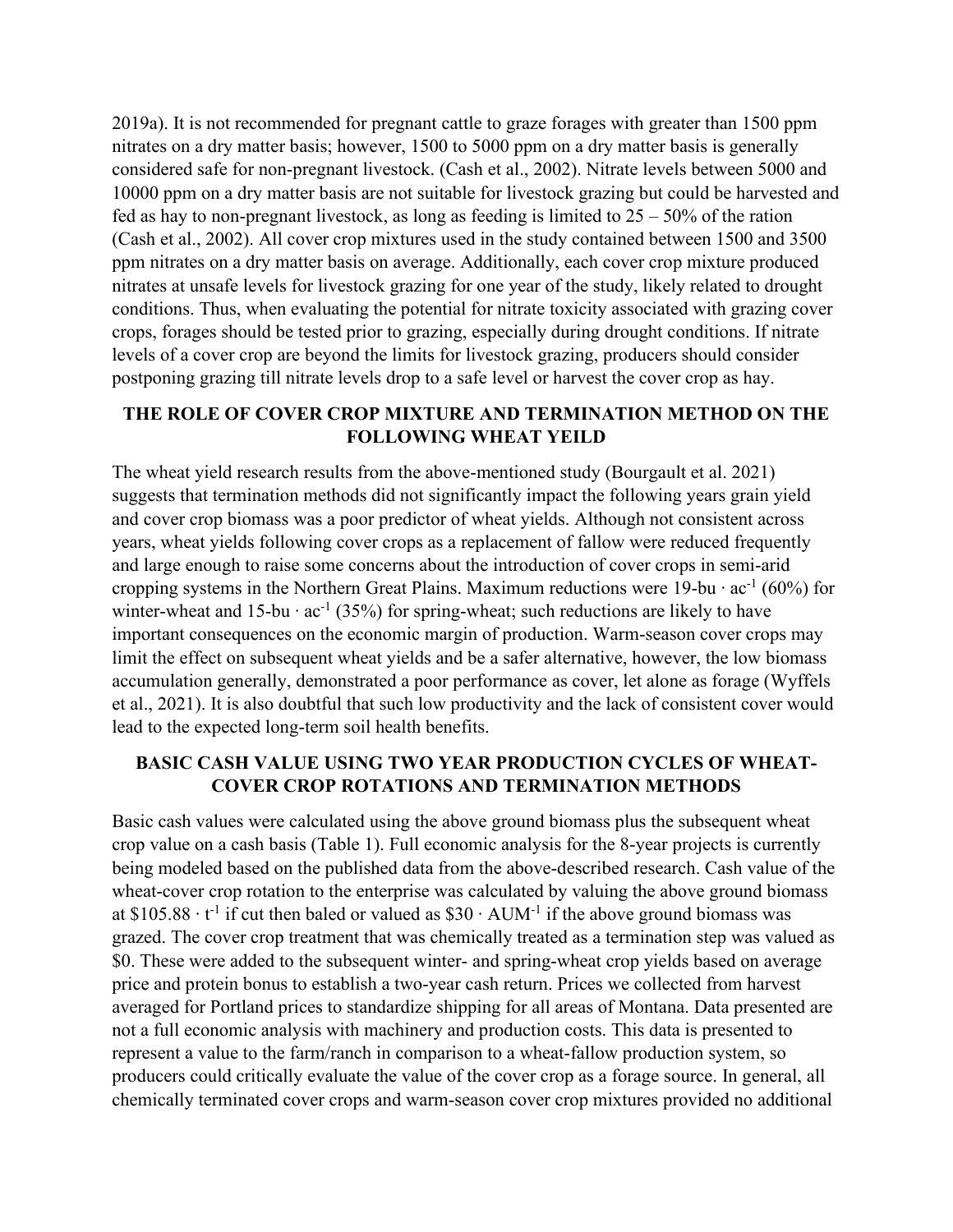cash value compared to the traditional wheat-fallow system. Harvesting cool-season cover crops as hay produced the greatest value compared to all other rotations and terminations methods, producing approximately  $$394 \cdot ac^{-1}$  more than the traditional wheat-fallow system (Table 1). Harvesting mid-season cover crops or grazing cool- and mid-season cover crops also added greater value to the cropping system than the traditional wheat-fallow rotation. However, harvesting cover crops as hay would also likely increase production costs that may offset the differences in cash value between haying and grazing termination methods of cool- and midseason cover crops.

**Table 1.** Total 2-year cash value  $(\$ \cdot ac^{-1})$  averaged over 8-years of a wheatcover crop mix (spring and winter wheat; cool-, mid-, warm-season cover crop mixtures) rotation with 3 cover crop termination methods of a traditional wheat-fallow system at the Northern Agricultural Research Center, Havre, MT.

|                       | <b>Termination Method</b> |                      |                   |                      |        |
|-----------------------|---------------------------|----------------------|-------------------|----------------------|--------|
| Rotation <sup>1</sup> | Chemical                  | Hay                  | Graze             | Fallow               | $SE^2$ |
| Spring-Wheat          |                           |                      |                   | 1149.24 <sup>a</sup> | 85.77  |
| Cool-Season           | $1149.24^{ab}$            | 1542.97 <sup>d</sup> | $1397.15^{\circ}$ |                      | 85.77  |
| Mid-Season $3$        | $1149.24^{ab}$            | 1356.45 <sup>c</sup> | $1279.71^{bc}$    |                      | 85.77  |
| Warm-Season           | $1149.24^{ab}$            | $1212.60^{ab}$       | $1189.14^{ab}$    |                      | 85.77  |
| Winter-Wheat          |                           |                      |                   | 1218.90 <sup>a</sup> | 99.77  |
| Cool-Season           | $1218.90^{ab}$            | 1612.63 <sup>d</sup> | $1466.81^{\circ}$ |                      | 99.77  |
| Mid-Season            | $1218.90^{ab}$            | $1426.11^{\circ}$    | $1349.36^{bc}$    |                      | 99.77  |
| Warm-Season           | $1218.90^{ab}$            | $1282.26^{ab}$       | $1258.79^{ab}$    |                      | 99.77  |

<sup>1</sup>Wheat-cover crop rotation (cool-, mid-, warm-season mixtures)

2 Pooled standard error.

<sup>3</sup>Mixture of cool- and warm-season species

Basic cash values were calculated using the above ground biomass plus the subsequent wheat crop value on a cash basis.

All variables within spring or winter wheat lacking a common superscript differs by  $P < 0.05$ .

# **CONCLUSION**

Although warm-season cover crop mixtures had greater crude protein levels, total digestible nutrients and less of an impact on wheat yields compared to cool-season mixtures, warm-season species produced the least amount of biomass with the highest levels of nitrates. Additionally, warm-season cover crops added no additional cash value when compared to a wheat-fallow system. An integrated crop-livestock system approach that is mutually beneficial for livestock and crop producers necessitates a cover crop that produces an abundant source of forage that meets livestock nutrient requirements. Therefore, in a dryland cover crop-wheat rotation that requires early-July termination to prevent volunteer cereal grains in the following wheat crop, cool-season cover crop mixtures should provide a suitable forage source for livestock grazing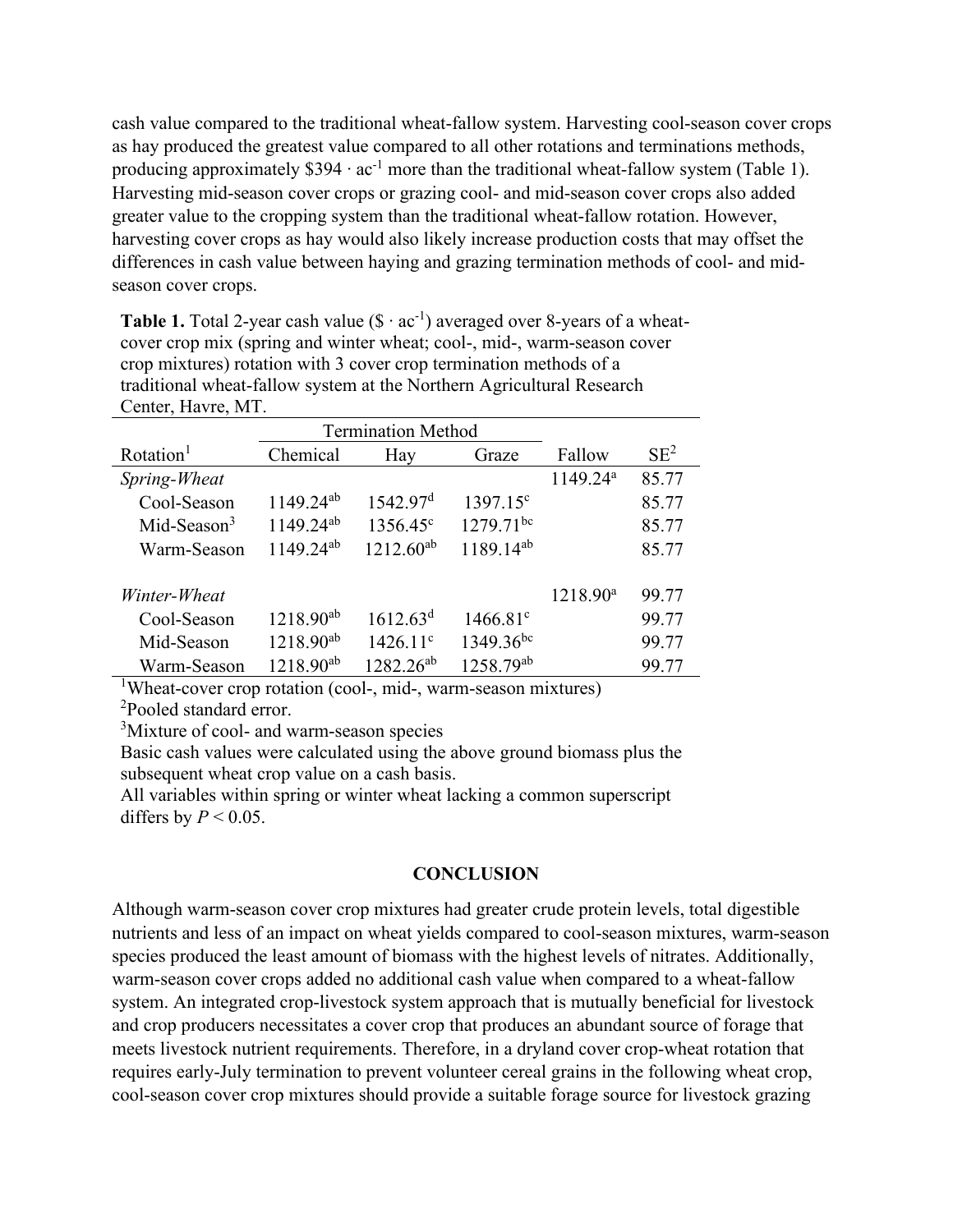most years. The potential for a reduction in wheat yields following a cool-season cover crop may be mitigated using the cool-season cover crop as a forage source for livestock. However, the relatively high and variable nitrate levels of all cover crop mixtures suggests that forage should be tested for nitrates before grazing/haying. Further economic analyses are required to determine if the integration of livestock is necessary to mitigate the risks associated with the introduction of cover crops in replacement of fallow in the Northern Great Plains.

#### **REFERENCES**

Blanco‐Canqui, H., T. M. Shaver, J. L. Lindquist, C. A. Shapiro, R. W. Elmore, C. A. Francis, and G. W. Hergert. 2015. Cover crops and ecosystem services: Insights from studies in temperate soils. Agronomy Journal 107(6):2449-2474. https://doi.org/10.2134/agronj15.0086

Brummer, J., S. Johsnon, A. Obour, K. Caswell, A. Moore, J. Holman, M. Schipanski, and K. Harmoney. 2018. Managing Spring Planted Cover Crops for Livestock Grazing under Dryland Conditions in the High Plains Region. Colorado State University Extension Fact Sheet No. 0.309. Fort Collins, CO.

Bourgault, M., S.A. Wyffels, J.M. Dafoe, P.F. Lamb, D.L. Boss. 2021. Introducing cover crops as fallow replacement in the Northern Great Plains: II. Impact on following wheat crops. Renewable Agriculture and Food Systems

Cash, D., R. Funston, M. King, and D. Wichman. 2002. Nitrate toxicity of Montana forages. Montana State University Extension Service MontGuide 200205. Bozeman, MT

Cordova, F., J. D. Wallace, and R. D. Pieper. 1978. Forage intake by grazing livestock: a review. Journal of Range Management, 31(6):430-438. http://dx.doi.org/10.2307/3897201.

Davis, A. S., J. D. Hill, C. A. Chase, A. M. Johanns, and M. Liebman. 2012. Increasing cropping system diversity balances productivity, profitability and environmental health. PloS one 7(10):e47149. https://doi.org/10.1371/journal.pone.0047149

Duble, R., J. Lancaster, and E. Holt. 1971. Forage Characteristics Limiting Animal Performance on Warm‐season Perennial Grasses 1. Agronomy Journal 63(5):795-798. https://doi.org/10.2134/agronj1971.00021962006300050042x

Eberly, J., M. Bourgault, J.M. Dafoe, C. Yeoman, S.A. Wyffels, P.F. Lamb, D.L. Boss. 2021. introducing cover crops as fallow replacement in the Northern Great Plains: III. Impact on soil microbial communities. Renewable Agriculture and Food Systems

Faé, G. S., R. M. Sulc, D. J. Barker, R. P. Dick, M. L. Eastridge, and N. Lorenz. 2009. Integrating winter annual forages into a no-till corn silage system. Agronomy journal 101(5):1286-1296. https://doi.org/10.2134/agronj2009.0144

Farney, J., D. Shoup, D. Rethorst, D. Blasi, and J. Holman. 2018. Forage Crops: Grazing Management: Toxic Plants. Manhattan: Kansas State University Agricultural Experiment Station and Cooperative Extension Service MF3244

Franzluebbers, A., and J. Stuedemann. 2007. Crop and cattle responses to tillage systems for integrated crop–livestock production in the Southern Piedmont, USA. Renewable Agriculture and Food Systems 22(3):168-180. https://doi.org/10.1017/s1742170507001706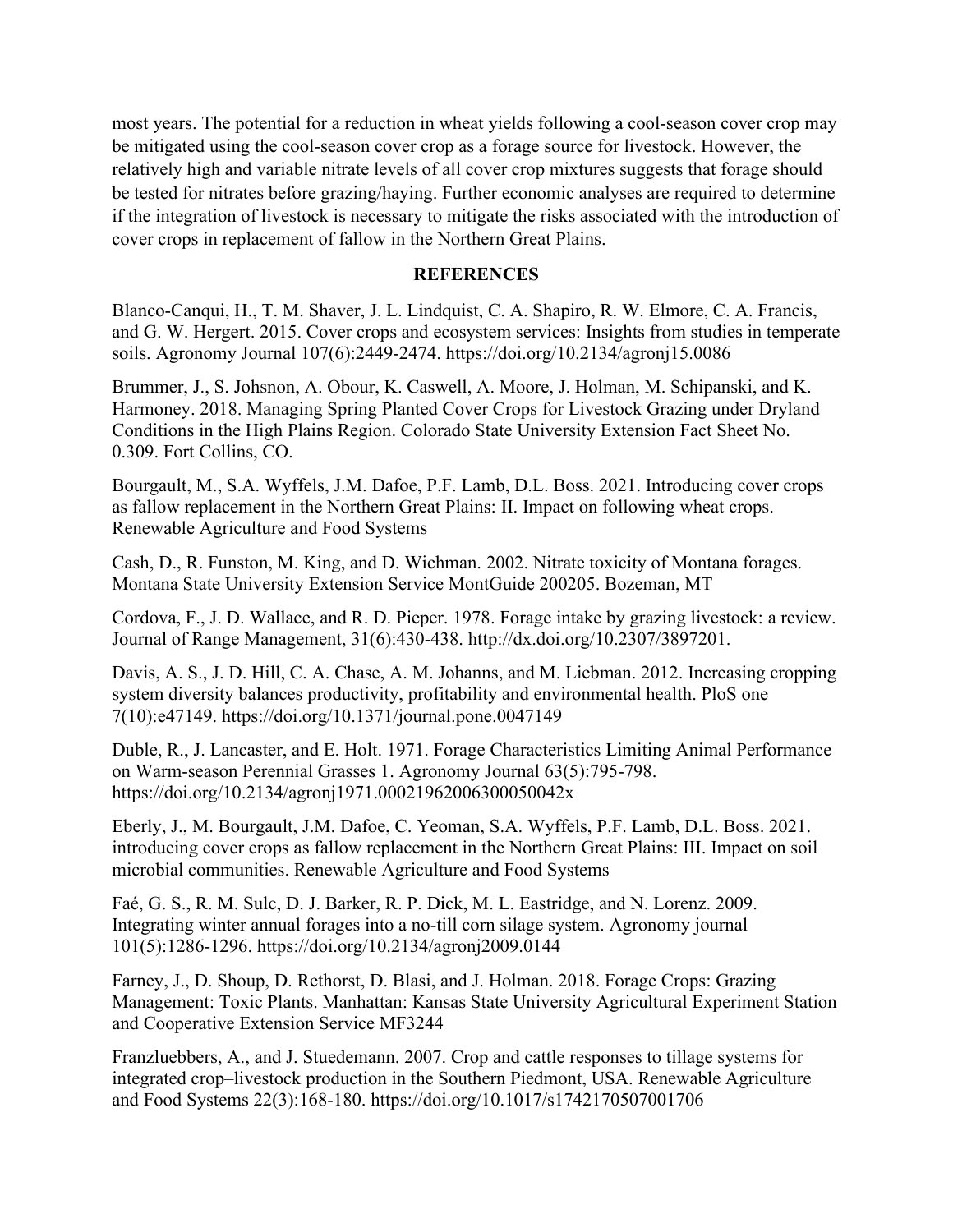Franzluebbers, A. J., and J. A. Stuedemann. 2008a. Early response of soil organic fractions to tillage and integrated crop–livestock production. Soil Science Society of America Journal 72(3):613-625. https://doi.org/10.2136/sssaj2007.0121

Franzluebbers, A. J., and J. A. Stuedemann. 2008b. Soil physical responses to cattle grazing cover crops under conventional and no tillage in the Southern Piedmont USA. Soil and Tillage Research 100(1-2):141-153. https://doi.org/10.1016/j.still.2008.05.011

Grant, K. J. Kreyling, L.F.H. Dienstbach, C. Beierkuhnlein, A. Jentsch. 2014. Water stress due to increased intra-annual precipitation variability reduced forage yield but raised forage quality of a temperate grassland. Agriculture, Ecosystems & Environment 186: 11-22. https://doi.org/10.1016/j.agee.2014.01.013.

Khorasani, G., P. Jedel, J. Helm, and J. Kennelly. 1997. Influence of stage of maturity on yield components and chemical composition of cereal grain silages. Canadian Journal of Animal Science 77(2):259-267. https://doi.org/10.4141/a96-034

Lenz, M. E., J. K. Farney, R. J. Kern, C. E. Orvis, and M. E. Drewnoski. 2019a. Nitrate toxicity in annual forages: Survey of beef producer perspectives and samples submitted to a commercial testing laboratory in Nebraska. Applied Animal Science 35(5):455-463. https://doi.org/10.15232/aas.2019-01865

Lenz, M. E., R. J. Kern, C. E. Orvis, and M. E. Drewnoski. 2019b. Nitrate Concentrations of Annual Forages Grown for Grazing in Nebraska. University of Nebraska-Lincoln Nebraska Beef Cattle Reports. 1035. Lincoln, NE. http://digitalcommons.unl.edu/animalscinbcr/1035

Liebig, M.A., Tanaka, D.L., Kronberg, S.L., Scholljegerdes, E.J., & Karn, J.F., 2012. Integrated crop and livestock in central North Dakota, USA: Agroecosystem management to buffer soil change. Renewable Agriculture and Food Systems: 27, 115-124.

Myers, R., and C. Watts. 2015. Progress and perspectives with cover crops: Interpreting three years of farmer surveys on cover crops. J. Soil Water Conserv. 70:125A–129A. http://doi.org/10.2489/jswc.70.6.125A

Russelle, M.P, Entz, M.H., & Franzluebbers, A.J., 2007. Reconsidering integrated crop-livestock systems in North America. Agronomy Journal 99, 325-334.

Sanderson, M., Johnson, H., & Hendrickson, J. (2018). Cover crop mixtures grown for annual forage in a semi‐arid environment. Agronomy Journal, 110:2, 525-534.

Snapp, S.S., S.M. Swinton, R. Labarta, D. Mutch, J.R. Black, R. Leep, J. Nyiraneza, and K. O'Neil. 2005. Evaluating cover crops for benefits and costs and performance within cropping system

Sollenberger, L. E., and E. S. Vanzant. 2011. Interrelationships among forage nutritive value and quantity and individual animal performance. Crop Science 51(2):420-432. https://doi.org/10.2135/cropsci2010.07.0408

Tobin, C., S. Singh, S. Kumar, T. Wang, and P. Sexton. 2020. Demonstrating Short-Term Impacts of Grazing and Cover Crops on Soil Health and Economic Benefits in an Integrated Crop-Livestock System in South Dakota. Open Journal of Soil Science 10(03):109-136. https://doi.org/10.4236/ojss.2020.103006